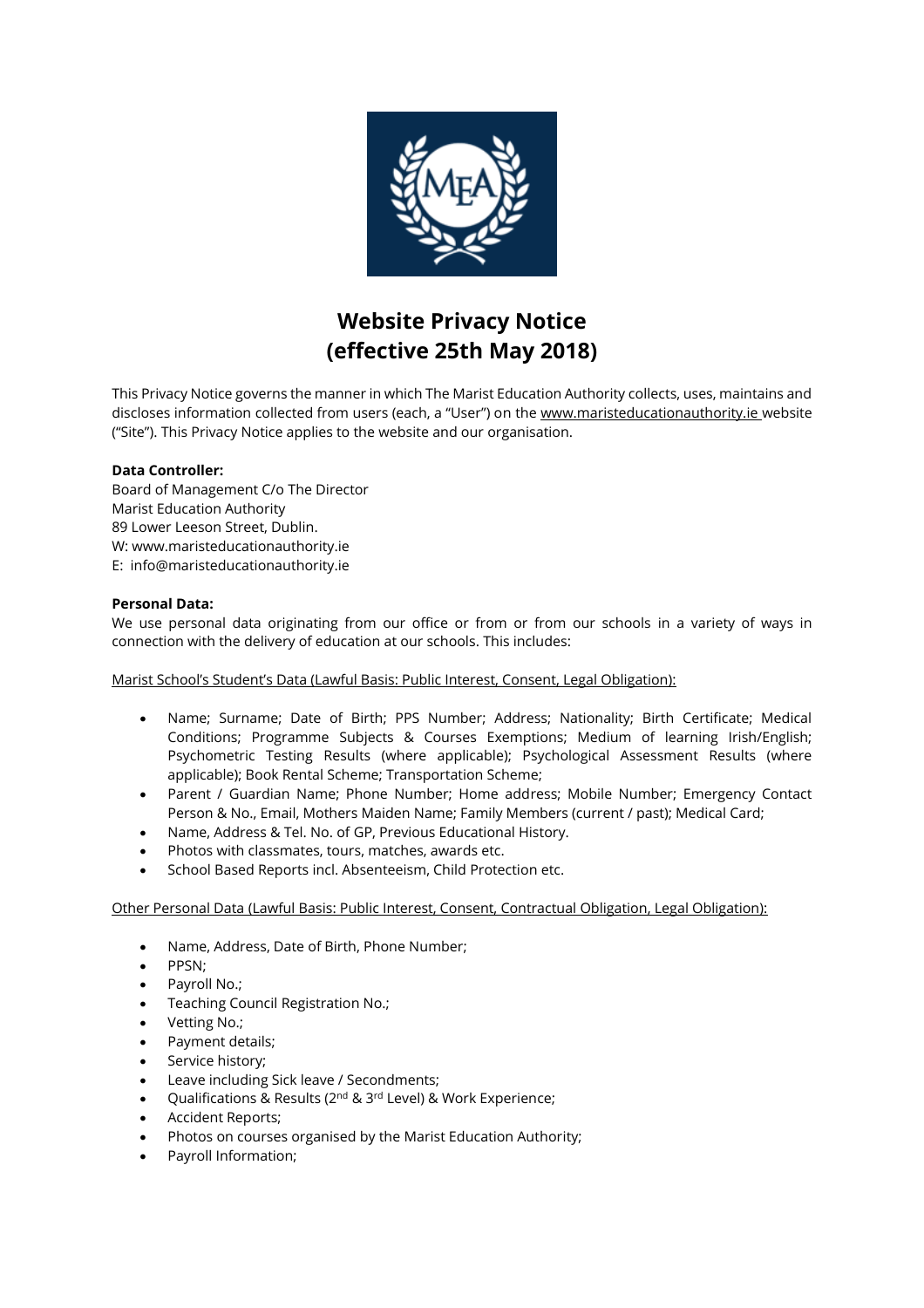## **How we use collected information:**

We use personal data originating from either the MEA office or our Marist Schools for purposes including:

- providing staff and students of our schools with appropriate education and support;
- to monitor academic progress at our schools;
- to care for the health and well-being of staff and students at our schools;
- to coordinate, evaluate, fund and organise educational programmes;
- to comply with our legal obligations as an education body;
- to comply with our monitoring and reporting obligations to Government bodies;
- to process appeals, resolve disputes, and defend litigation etc.
- to process applications for board of management positions at our schools;
- to provide appropriate training, direction and support to staff at our schools;
- for the safety, health & wellbeing of other staff, students and visitors.

## **How we protect your information:**

We adopt appropriate data collection, storage and processing practices and security measures to protect against unauthorized access, alteration, disclosure or destruction of your personal information.

# **How long do we keep your personal information?**

We keep your personal information for a length of time as per our Retention Policy i.e. For Marist students, this generally means we will retain data for up to 7 years after a student has left the school.

For MEA staff and Marist School Teaching Staff we will retain data for the duration of employment and up to 7 years thereafter where this information is shared with us.

After this time, your data will be destroyed by confidential shredding our deletion from our database.

In certain circumstances we may retain your data longer, these circumstances and the retention period are outlined in The Marist Education Authority Data Protection Policy.

# **Sharing your personal data:**

We do not sell or trade personal identification information to others. We may share your data with the Marist Fathers, State Examinations Commission, the Department of Education and Skills, NCSE, TUSLA, An Garda Síochána, HSE, the Department of Social Protection, the Revenue Commissioners etc.

The level of sharing and the nature of what is shared depend on various factors. The Government bodies to whom we transfer your personal data will use your personal data for their own purposes (including: to verify other information they already hold about you, etc) and they may aggregate it with other information they already hold about you and your family. We also share your personal data with other third parties including our insurance company and other service providers (including IT providers, security providers, legal advisors etc), We are legally required to provide certain records relating to the progress of a student (under 18 years) in his/her education to the student's parents/guardians, including results of examinations.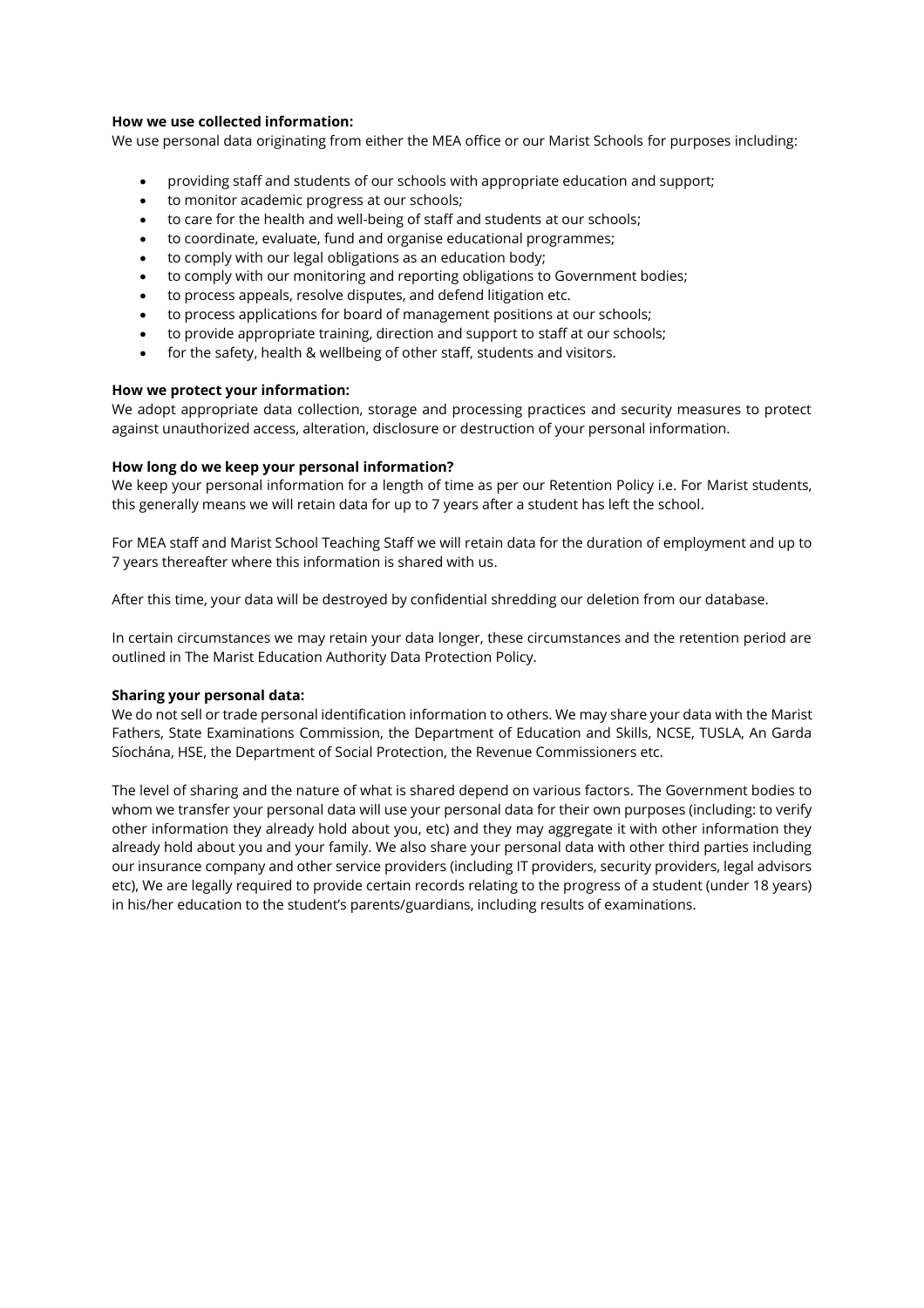# **Your rights**

You have a number of rights in relation to your personal information. These rights include the right to:

- request information regarding the personal data that we hold about you and the source(s) of that information. You can request a copy of any personal data we hold about you. This service is free of charge.
- request that we rectify without undue delay any inaccuracies in relation to the personal data we hold;
- in some circumstances, request the erasure of your personal data or object to the processing of your data;
- obtain restriction of processing in some circumstances;
- object to any processing in some circumstances;
- in some circumstances, request that your personal data be transferred to you. Furthermore we do not avail of systems that make automated decisions based on your data);
- if we are processing any data for which you have given consent, you may withdraw consent to us processing your personal data. This will not affect the processing already carried out with your consent; and
- lodge a complaint with a supervisory authority. In Ireland, this is the Office of the Data Protection Commissioner;

Any enquiries regarding the above rights or if you wish to exercise any of these rights or any other rights provided for in this Statement please contact us below.

# **Personal Identifiable Information (Website)**

We may collect personal identification information from users in a variety of ways in connection with activities, services, features or resources we make available on our Site. We will collect personal identification information from Users only if they voluntarily submit such information to us. Users can always refuse to supply personally identification information, except that it may prevent them from engaging in certain Site related activities.

## **Non-personal Identifiable Information (Website)**

We may collect non-personal identification information about users whenever they interact with our Site. Non-personal identification information may include the browser name, the type of computer and technical information about Users means of connection to our Site, such as the operating system and the Internet service providers utilized and other similar information.

## **Our use of cookies**

Cookies are small pieces of code sent from websites to your device and used to store information by your web browser (see http://www.youronlinechoices.com/ie/). Our use of cookies and other technologies may collect information such as your IP address, operating system, the browser you use and the frequency and length of your visits to our website. This information is treated as your personal information by The Marist Education Authority under the terms of this Statement.

We use cookies and other technologies to:

- keep track of how you interact with our website;
- target advertising;
- keep track of how you access and download our materials; and
- offer functionality on our website, including social media plug-ins and sharing.

## **Compliance with children's online privacy protection act**

Protecting the privacy of the very young is especially important. For that reason, we never collect or maintain information at our Site from those we actually know are under 13, and no part of our website is structured to attract anyone under 13.